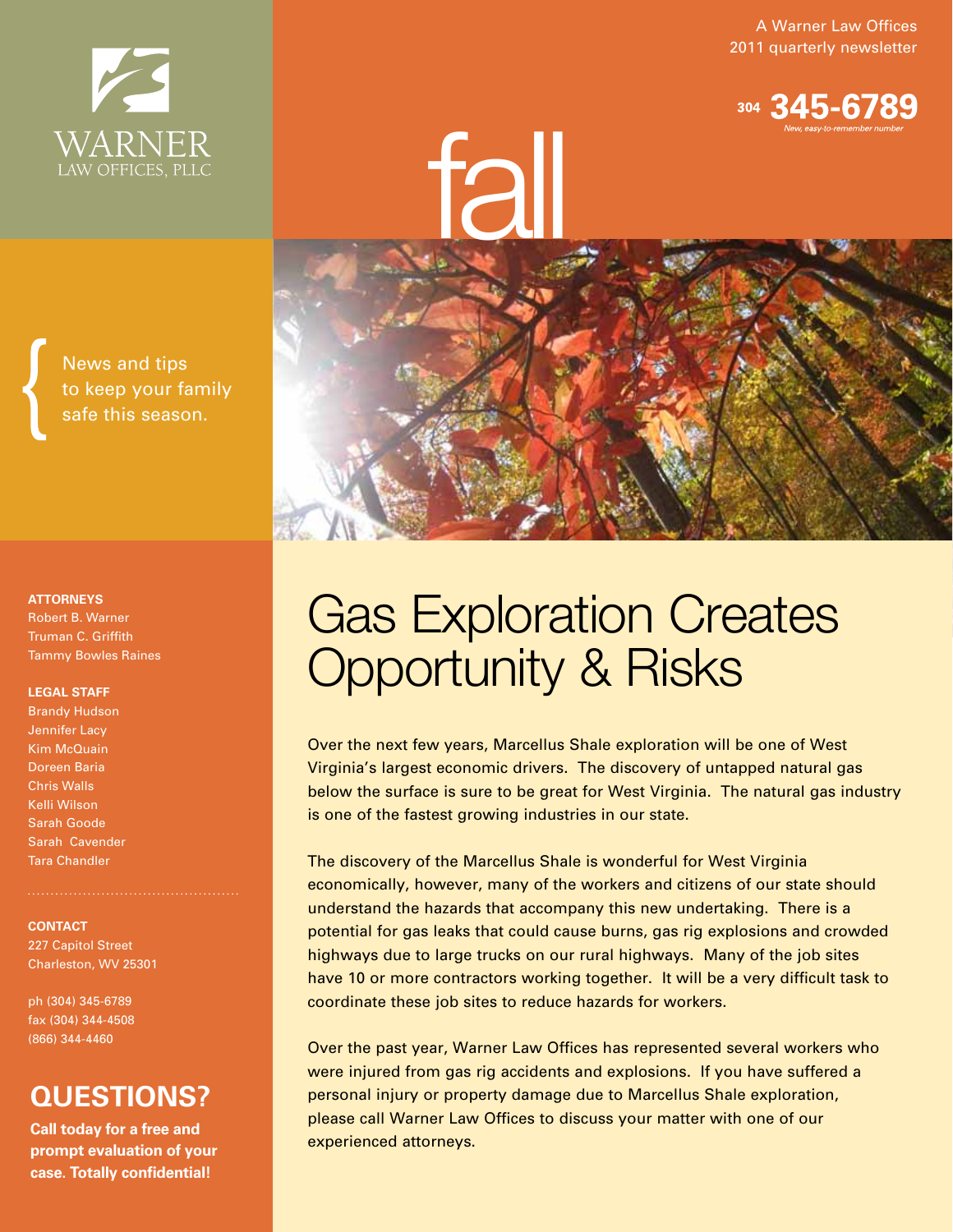

## **Tucker's Tips** *School safety tips*

It is important to keep children safe while they are traveling to and from school. Some children ride a bus or car, while others ride a bike or walk to school. With crowded highways and sidewalks, be aware of any potential hazard that may arise. Below is a list of safety tips for each of these transportation methods that will get your kids home safely the entire school year.

#### **School Bus**

- Make sure your children wear their seat belts. If your school district does not have buses with belts, encourage them to use these buses.
- Wait for the bus to stop before approaching it from the curb.
- Do not move around on the bus.
- Check to see that no other traffic is coming before crossing the street.
- Remain in clear view of the bus driver.

#### **Car**

- Always wear a seat belt.
- If the child is supposed to ride in a car seat, be sure that they do.
- Be aware of novice teen drivers going to and from school.

#### **Bike**

- Always wear a bicycle helmet.
- Ride on the right, the same as auto traffic.
- Use appropriate hand signals.
- Respect traffic lights and signs.
- Know the "rules of the road."

#### **Walking**

- Be sure that your child has adult crossing guards at each intersection of the walk.
- Be conscious of your kids around traffic; they are more likely to dart out into traffic.
- If the kids are going to a new school, be sure that you walk with them until they know their route.



## Kanawha County Jury Awards Family \$91.5M in Neglect Case

A Kanawha County jury recently awarded a family a \$91.5 million verdict for the neglect of its family member at a Heartland of Charleston nursing home. The woman died as a result of dehydration and neglect by the nursing home. This type of abuse and neglect affects our families across West Virginia. This is a claim that Warner Law Offices did not handle. However, we feel strongly about eliminating nursing home abuse and neglect. We must protect our senior citizens who are now unable to care for themselves and need daily care. Nursing home abuse and neglect can be prevented. Many West Virginia residents have questions about abuse and neglect issues facing their family members.

If someone you know has suffered from nursing home abuse or neglect, please contact the attorneys at Warner Law Offices for a free consultation.

New, easy-to-remember number

304 345-6789

*Call today for a free evaluation of your case.*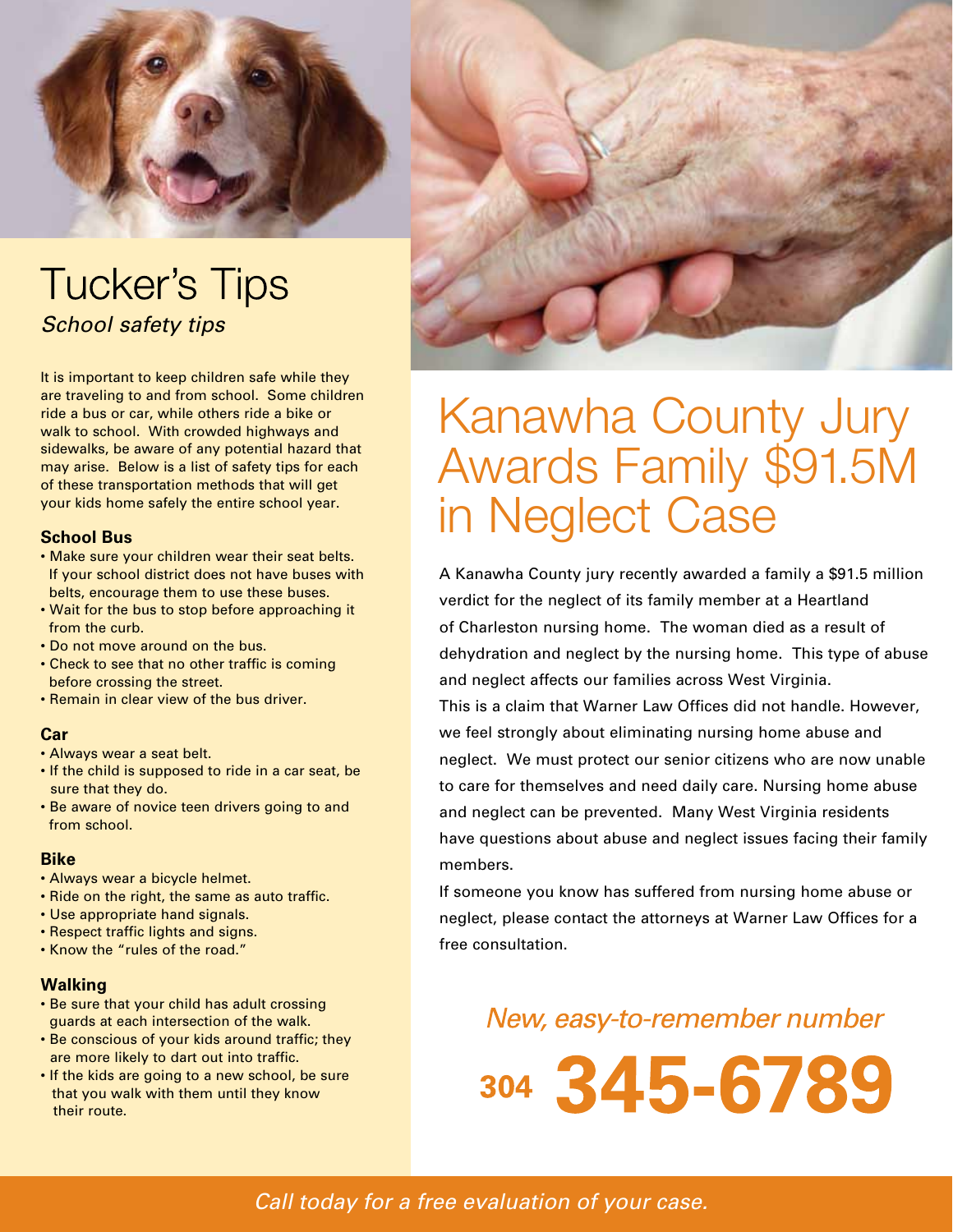

# Supporting the **Community**

At Warner Law Offices our mantra is, "We're dedicated to improving our community." We are always supporting community and state organizations to help them achieve their goals.

Warner Law Offices is a strong supporter of the Adaptive Sports Foundation. This foundation provides profound and life changing experiences for individuals with physical and cognitive disabilities and chronic illnesses through outdoor physical activity, education, support and community. Since 1984, the Adaptive Sports Foundation has been providing services to children and adults with cognitive and physical disabilities.

Starting out as the Ski Windham Adaptive Ski Program, Gwen Allard began teaching approximately 20 students with 10 or less volunteer instructors. Since then, the Adaptive Sports Foundation has grown to 1300 student visits a year and a volunteer roster of 200 plus.

Over the past two years, Warner Law Offices has donated over \$20,000 to the Adaptive Sports Program.



## Recent Verdicts & Settlements

#### **Insurance Bad Faith**

A client was injured in an automobile collision when a driver operating a vehicle with a suspended and revoked license negligently struck her car from behind. She suffered permanent and severe injuries to her neck and back, and incurred medical expenses.

A confidential settlement was reached.

#### **Auto Accident**

A driver was recently seriously injured after being rear-ended and shoved into another automobile. As a result of the collision, our client sustained multiple serious injuries including neck, back, head, chest, lower abdominal and upper extremity injuries.

Settlement \$700,000



*For more information, please visit wvpersonalinjury.com.*